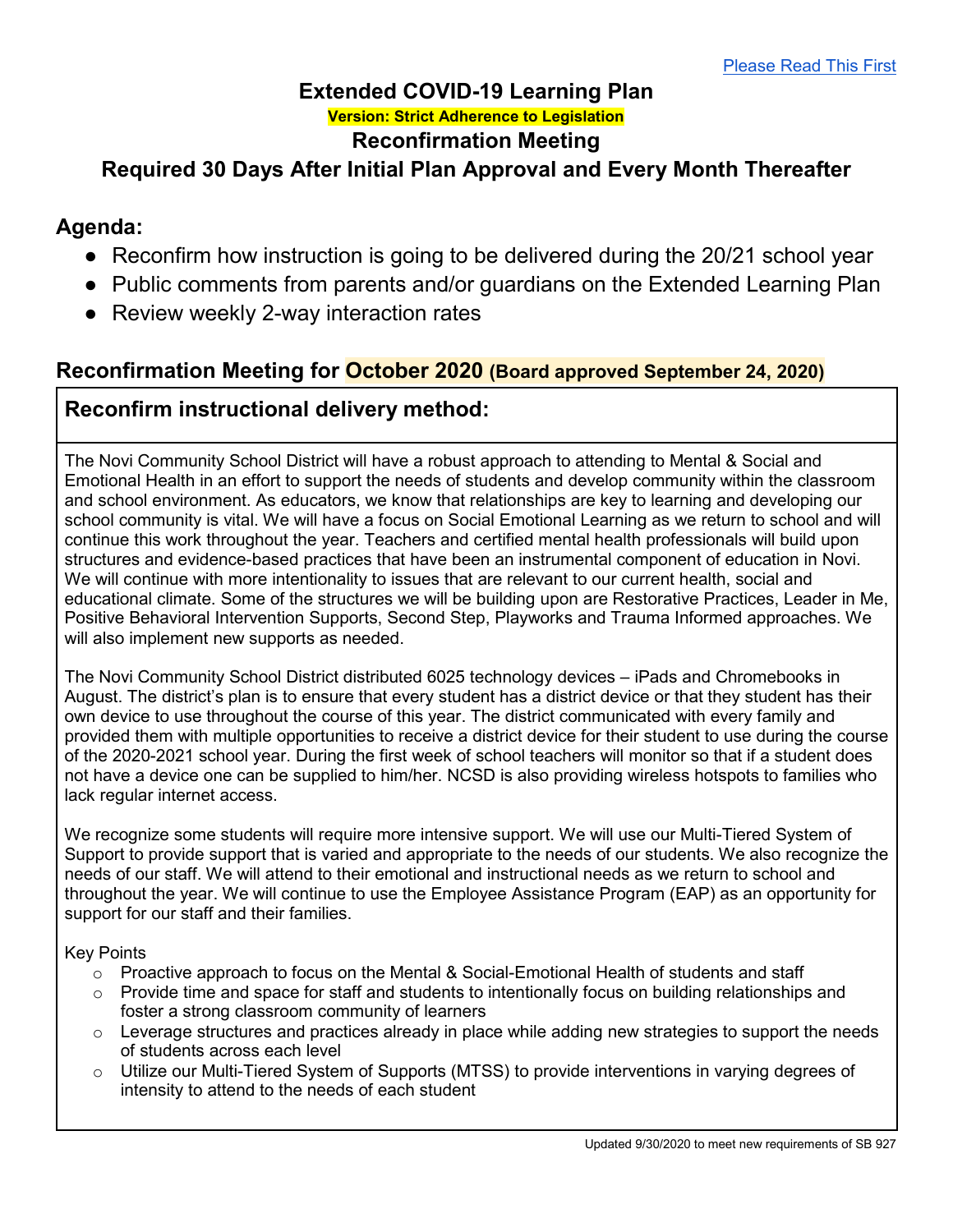Novi Community School District students will have two options for learning this fall.

Option One

- Hybrid learning with at-home learning experiences
	- $\circ$  This option provides two days of in-person instruction with small class sizes that will provide for the ability to social distance.
		- Students will come either Monday/Thursday or Tuesday/Friday.
		- At home learning experiences will be provided on the other three days.
		- One day a week all hybrid students in a class will meet for a virtual classroom experience
	- $\circ$  Teachers will provide in-person learning for students in a normal classroom setting
		- With low class sizes there will be an opportunity for more individual and personalized attention to students
	- $\circ$  Instruction will be done in classrooms

Option Two

- Complete virtual learning
- Novi teachers will provide virtual learning using Schoology as a learning management system
	- $\circ$  Other technology options that teachers will utilize include Zoom, Google classroom, and **SeeSaw**
- Students will follow the traditional school day
- Teachers will provide instruction to the whole class, in small groups, and individually to students.

In both formats students will receive both synchronous and asynchronous instruction from the teacher.

The Novi Community School District has its curriculum available to students and parents online. An introduction is provided on our district website [here.](https://www.novi.k12.mi.us/academics/atlascurriculum-information) Detailed information on content standards and expectations can be found on Novi's [Atlas Rubicon](https://novik12-oakland-public.rubiconatlas.org/Atlas/Public/View/Default) site.

These online resources have guided our teacher leaders over the summer as they have prepared instructional units for this fall. The goal is the same – provide high quality instructional programs that teach our content standards and expectations.

The Novi Community School District Office of Academics and our Content Area Leaders have provided guidance to our teachers and administrators on how to make both hybrid and virtual instruction successful. The focus has been on ensuring that we continue to teach the content standards and expectations in meaningful and engaging ways.

Additional guidance for [online and virtual instruction](https://docs.google.com/document/d/1CtCqzVV6DceKhac3iWpMnEvUI9J6c3qDE0v61uO59Dk/edit) has been provided by Oakland Schools. These toolkits will guide teachers to implement instructional approaches to meet the range of student needs as they return to school in the fall, identify assessment ideas that allow students to demonstrate understanding in a variety of ways, assess and provide instruction in the content areas in face-to-face, virtual, and blended classroom environments, and incorporate well-being and SEL/trauma-informed practices into instruction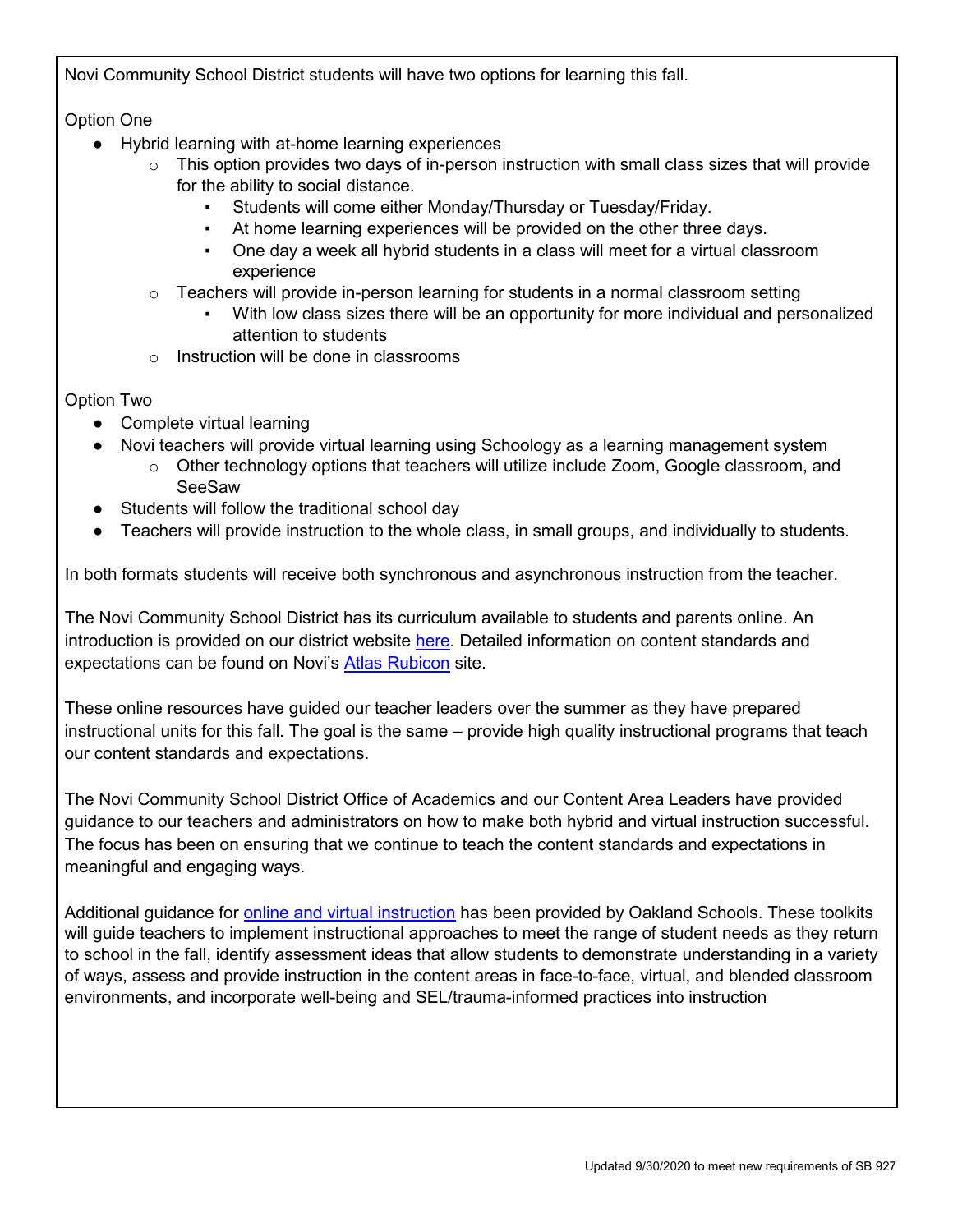#### **Reconfirm how instruction will be delivered for each grade level:** (note: adjust to meet your district configuration)

#### Pre-Kindergarten:

Early Childhood Education Center Instruction Model is as follows:

During the enrollment process, parents of 4 and 5 year olds were offered two options, online or inperson. The Novi Community School District feels that in order for our 3 year old students to be successful, the preschool program should include opportunities to build socialization skills, therefore an online option was not offered.

- 3 year old Preschool in person instruction.
- 4 year old preschool in person instruction and virtual.
- 5 year old preschool in person instruction.
- GSRP Preschool in person instruction and virtual.

In-Person Instruction:

- Teachers will provide in-person learning for students in a normal classroom setting.
- Teachers will provide synchronous instruction to the whole class, in small groups, and individually to students. With low class sizes there will be an opportunity for more individual and personalized attention to students.

Virtual Instruction:

- Novi teachers will provide virtual learning using Zoom and Google classroom.
- Students will follow the traditional school day.
- Teachers will provide instruction to the whole class, in small groups, and individually to students.

#### Elementary (Grades K - 5):

Option One - Hybrid learning with in-person and at-home learning experiences -

This option provides two days of in-person synchronous instruction with small class sizes that will provide for the ability to social distance.

- In-person synchronous instruction:
	- o Students will come either Monday/Thursday or Tuesday/Friday.
	- $\circ$  Teachers will provide in-person learning for students in a normal classroom setting.
	- $\circ$  With low class sizes, there will be an opportunity for more individual and personalized attention to students.
	- $\circ$  Instruction will be done in classrooms.
- Virtual Instruction:
	- $\circ$  At home learning experiences, will be provided on the other three days.
	- $\circ$  Novi teachers will provide virtual learning using Seesaw (grades K-5) and Schoology (Grade 5) as learning management systems.
	- $\circ$  Other technology options that teachers will utilize include: Zoom and Google classroom.
- One day a week all hybrid students in a class will meet as a whole for a virtual classroom experience.

Option Two - Complete virtual learning -

- Novi teachers will provide virtual learning using Seesaw (grades K-5) and Schoology (Grade 5) as learning management systems.
	- $\circ$  Other technology options that teachers will utilize include: Zoom and Google classroom.
- Students will follow the traditional school day.
- Teachers will provide instruction to the whole class, in small groups, and individually to students.

In both formats, students will receive both synchronous and asynchronous instruction from the teacher.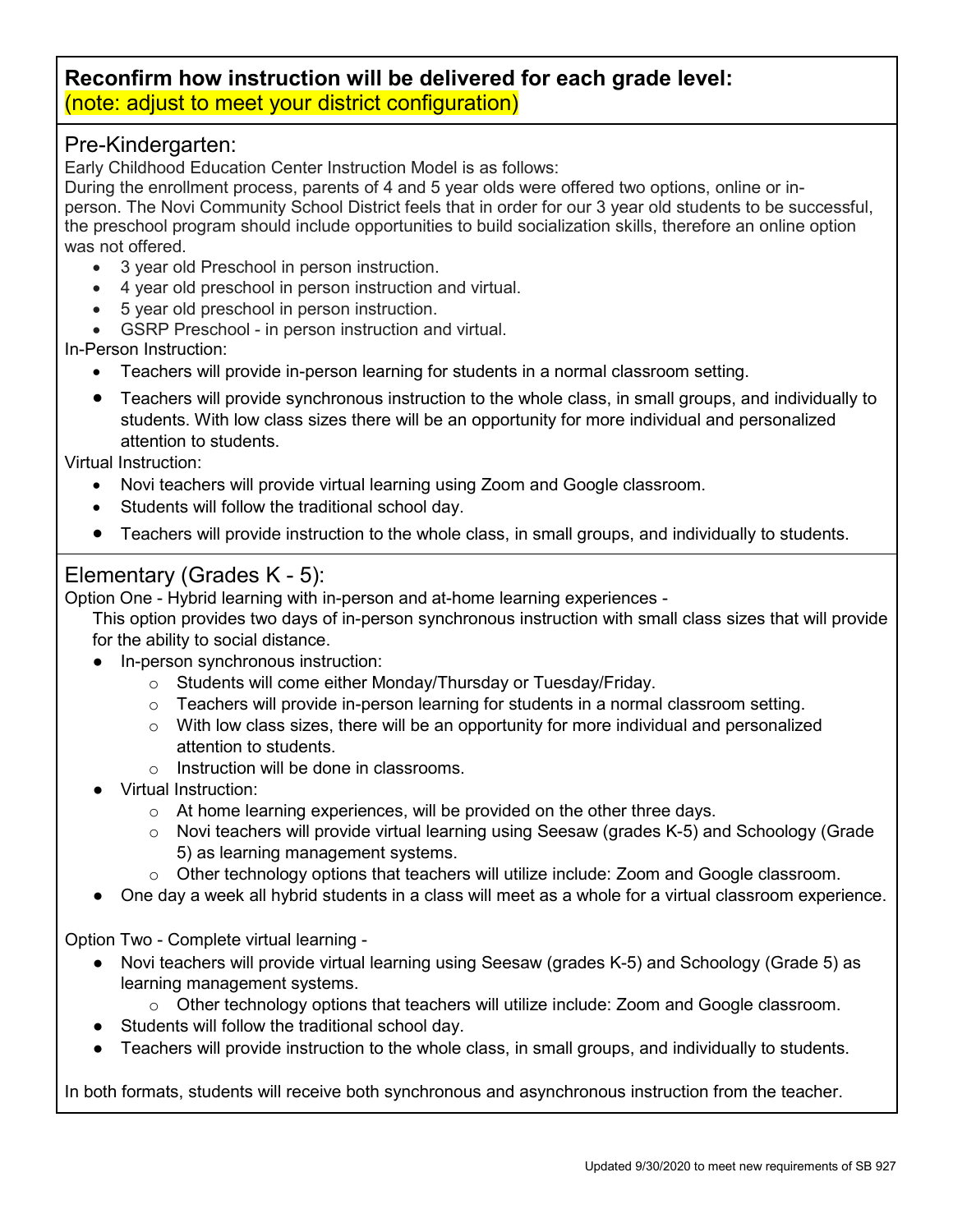## Middle School (Grades 6 - 8):

Option One - Hybrid learning with in-person and at-home learning experiences -

This option provides two days of in-person synchronous instruction with small class sizes that will provide for the ability to social distance.

- In-person synchronous instruction:
	- o Students will come either Monday/Thursday or Tuesday/Friday.
	- $\circ$  Teachers will provide in-person learning for students in a normal classroom setting.
	- $\circ$  With low class sizes, there will be an opportunity for more individual and personalized attention to students.
	- o Instruction will be done in classrooms.
- **Virtual Instruction:** 
	- $\circ$  At home learning experiences, will be provided on the other three days.
	- $\circ$  Novi teachers will provide virtual learning using Schoology as learning management systems.
	- $\circ$  Other technology options that teachers will utilize include: Zoom and Google classroom.
- One day a week all hybrid students in a class will meet as a whole for a virtual classroom experience.

Option Two - Complete virtual learning -

- Novi teachers will provide virtual learning using Seesaw (grades K-5) and Schoology (Grade 5) as learning management systems.
	- o Other technology options that teachers will utilize include: Zoom and Google classroom.
- Students will follow the traditional school day.
- Teachers will provide instruction to the whole class, in small groups, and individually to students.

In these formats, students will receive both synchronous and asynchronous instruction from the teacher.

## High School (Grades 9 - 12):

Option One - Hybrid learning with in-person and at-home learning experiences -

This option provides two days of in-person synchronous instruction with small class sizes that will provide for the ability to social distance.

- In-person synchronous instruction:
	- o Students will come either Monday/Thursday or Tuesday/Friday.
	- o Teachers will provide in-person learning for students in a normal classroom setting.
	- $\circ$  With low class sizes, there will be an opportunity for more individual and personalized attention to students.
	- o Instruction will be done in classrooms.
- Virtual Instruction:
	- $\circ$  At home learning experiences, will be provided on the other three days.
	- $\circ$  Novi teachers will provide virtual learning using Schoology as learning management systems.
	- $\circ$  Other technology options that teachers will utilize include: Zoom and Google classroom.
- One day a week all hybrid students in a class will meet as a whole for a virtual classroom experience.

Option Two - Complete virtual learning -

- Novi teachers will provide virtual learning using Seesaw (grades K-5) and Schoology (Grade 5) as learning management systems.
	- $\circ$  Other technology options that teachers will utilize include: Zoom and Google classroom.
- Students will follow the traditional school day.
- Teachers will provide instruction to the whole class, in small groups, and individually to students.

In these formats, students will receive both synchronous and asynchronous instruction from the teacher.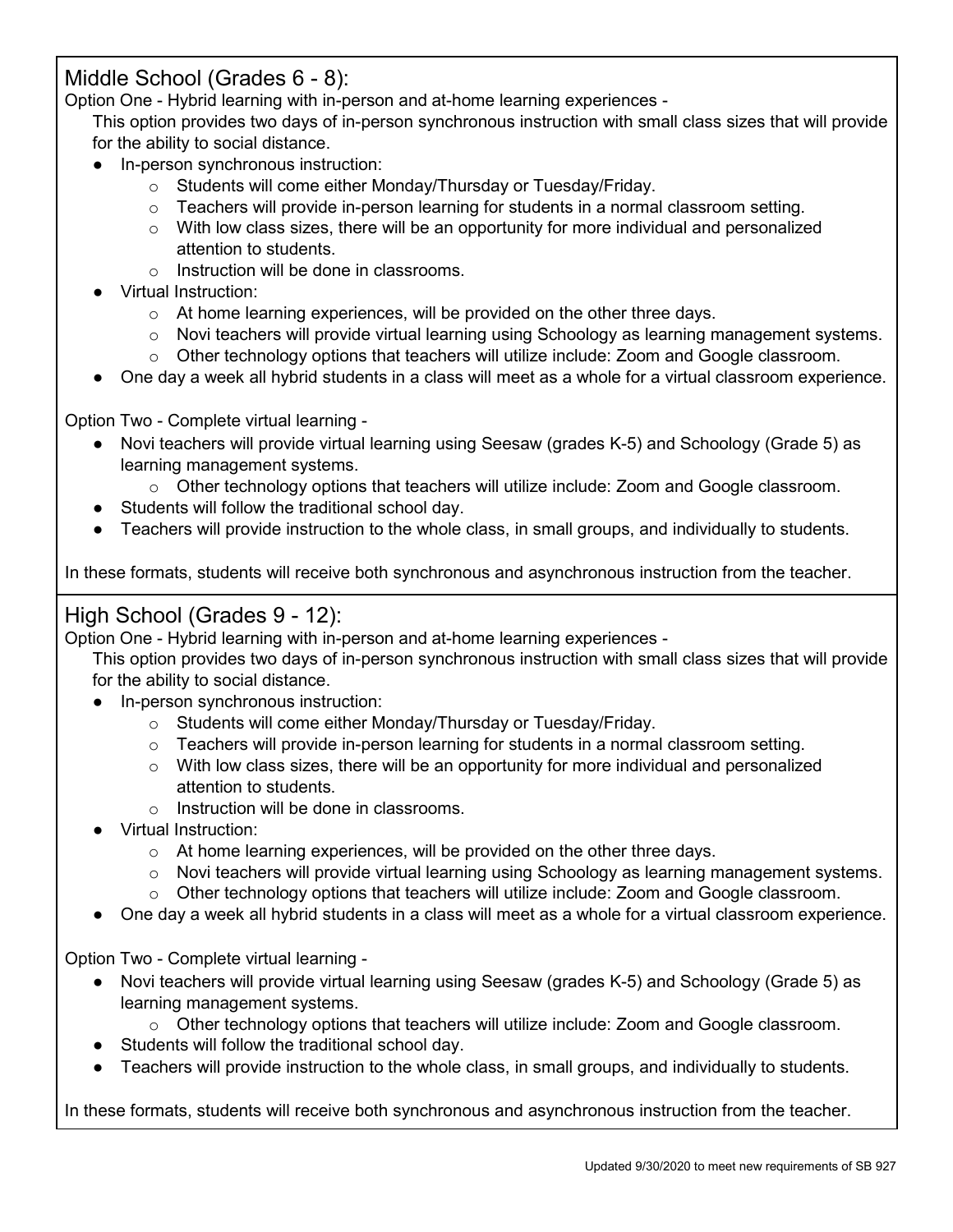# **Reconfirm whether or not the district is offering higher levels of in-person instruction for English language learners, special education students, or other special populations:**

## **English Language Learners:**

The English Language Development (ELD) program will continue living into the vision of providing every English Learner access to equitable high-quality content and language instruction, delivering an impactful and inclusive educational experience. The English Language Development program will continue to support English Learners, whether in-person or virtually, focusing on the four components of language development: Speaking, Listening, Reading, and Writing. The ELD team will follow the district plans for in-person or virtual learning. The ELD program will continue to follow best practices and guidance provided by the Michigan Department of Education.

- During In-Person instruction
	- o English Language Development Teachers will continue teaching language development along with teaching core content.
	- $\circ$  English Learners will continue to be identified for appropriate levels of English Development support based on multiple data points, such as the latest WIDA ACCESS 2.0 For ELLs proficiency scores.
	- o English Language Development interventions will continue to provide intensive languagebased instruction to English Learners who are struggling with language development.
	- $\circ$  English Language Development teachers will begin the year by collecting further proficiency data to ensure they are able to meet students' needs using the WIDA Model assessment, and other local assessments such as i-Ready.
- **During virtual instruction** 
	- $\circ$  English Language Development teachers will also continue to teach language and content, with further emphasis on developing oral language skills.
	- $\circ$  The English Language Development program will continue to provide English Language Development intervention to select students who are identified as in need of additional support to further develop their language skills.
	- $\circ$  English Language Development teachers will continue to collaborate with core teachers and the special education team to support English Learners in their 7 classes, whether online or in person.

## **Special Education Students:**

The NCSD Special Education Department is dedicated to providing free and appropriate educational opportunities for students with disabilities and will align with Oakland County Health Division recommendations. Our special education staff will continue working with families to collaboratively identify the most essential services for each student that can be provided both directly and indirectly in virtual or hybrid learning environments. Student plans will be adjusted, as needed, in coordination with families. We recognize that each student will have an individual plan based on the learning model selected by a student's family.

NCSD will continue to support our students with IFSPs and IEPs in the following programs:

- Birth to 3/Early On
- Early Childhood/Pre-K Special Education Programs & Services
- $\bullet$  K-12
- Novi Adult Transition Center (NATC)
- Career Prep
- Novi students who attend Center-Based Programs in Oakland County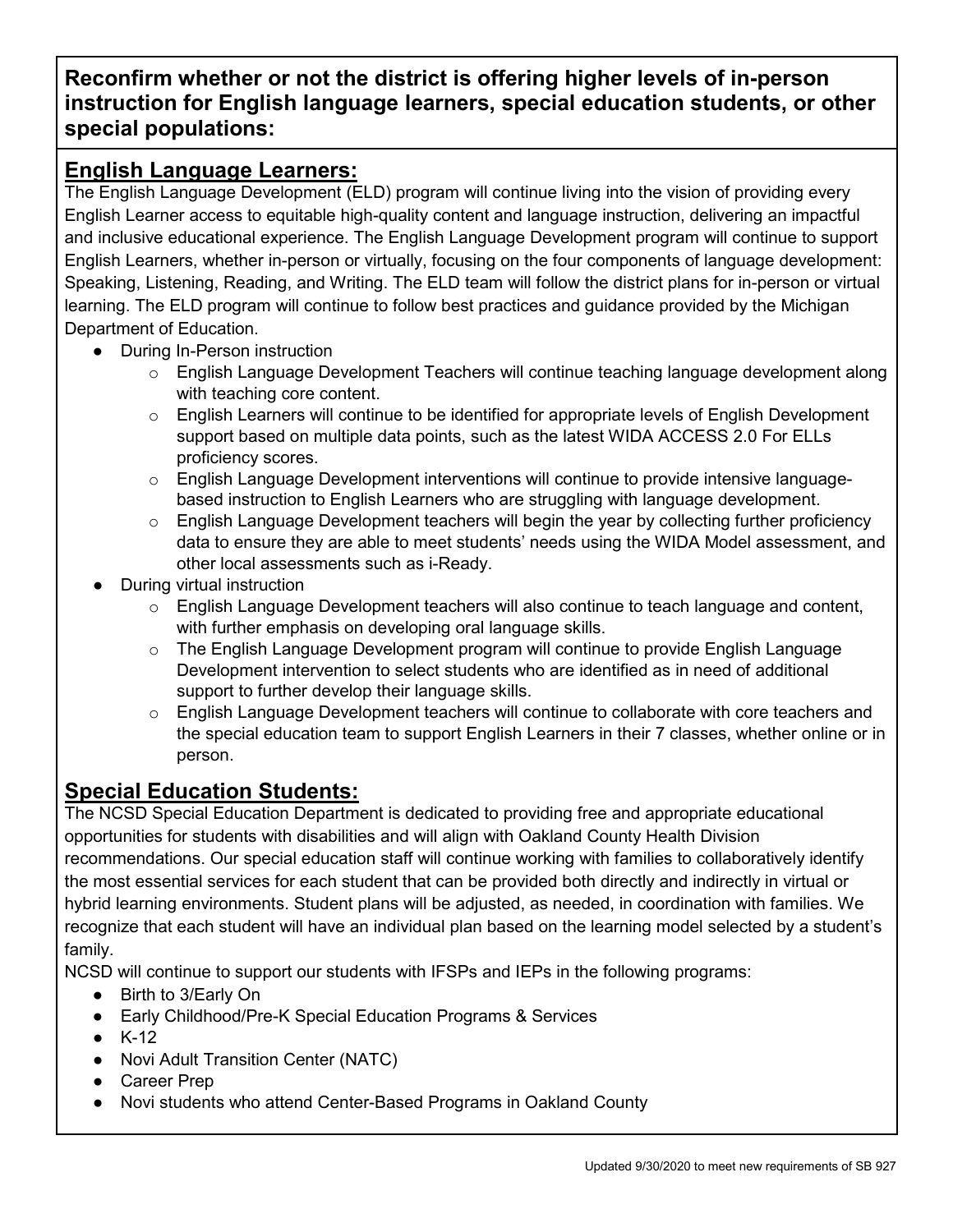The Special Education Department will follow MARSE and IDEA policies and procedures for students with disabilities. This includes following child find requirements, evaluations, eligibility, and providing accommodations, aids and related services to students who are eligible under MARSE criteria for disabilities. The District will adhere to health guidelines during evaluations and when providing accommodations, aids, and related services.

NCSD will continue to identify, locate, and evaluate students suspected of having a disability and needing special education and related services. At the same time, NCSD will be mindful that students have had changes to their typical learning environment when initiating the referral process. Some evaluation procedures can be completed in virtual learning situations and other evaluations require in person contact with students or observations of students in school settings. NCSD will conduct evaluations and in-person while adhering to public health guidelines for the safety of students and staff.

NCSD is committed to providing families an opportunity to have meaningful participation in the special education process. We will continue to conduct virtual IEP meetings.

The Student Services Department will follow all district and federal Section 504 policies and procedures for compliance under Section 504. This includes:

- Adhering to child find requirements, evaluations, eligibility, and providing accommodations, aids and related services to students who are eligible under Section 504.
- Following required social distancing protocols during evaluations and when providing accommodations, aids, and related services.

The Student Services Department will:

- Support students with Section 504 Accommodation Plans
- Demonstrate good faith effort to provide accommodations and related services to students with 504 Plans
- Provide services in the areas of: Social Worker, Occupational Therapy, Physical Therapy, Speech and Language Services, and Oakland Schools Consultant support, as stated on student's 504 plans. NCSD will provide these supports using several methods, which may include Zoom, Google Meets, or other platforms.
- Will work to ensure accessibility, including accommodations to their general education learning, as well as individual student needs
- If we in good faith cannot provide services on the 504 plan, the District will provide a Notice document to families.

NCSD will continue to identify, locate, and evaluate students suspected of having a qualifying disability under Section 504. NCSD will conduct evaluations remotely and in-person, while adhering to public health guidelines for the safety of students and staff.

- In-person learning: All federal and district policies and procedures will be adhered to in order to meet compliance under Section 504
- Remote learning: Individual needs will be reviewed to determine how to best support and provide accommodations, aids, and services so students identified under Section 504 can access curriculum

# **Other Special Populations:**

The Student Services Department will follow all district and federal Section 504 policies and procedures for compliance under Section 504. This includes:

- Adhering to child find requirements, evaluations, eligibility, and providing accommodations, aids and related services to students who are eligible under Section 504.
- Following required social distancing protocols during evaluations and when providing accommodations, aids, and related services.